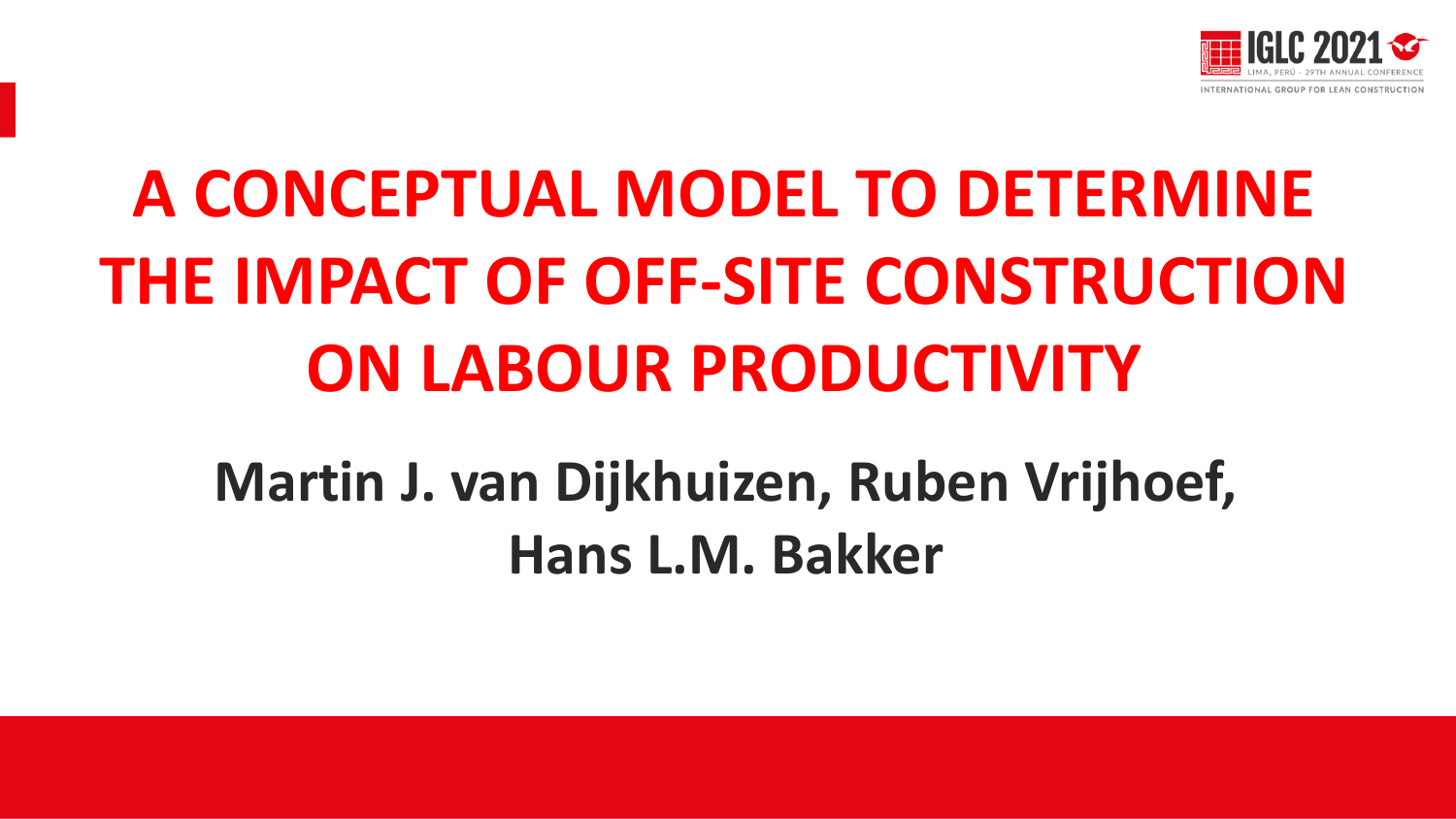

#### **AGENDA**

- The importance of labour productivity in construction industry
- Conceptual model to describe factors' influence on labour productivity
- Conceptual model to determine the impact of off-site construction
- Conclusions and recommendations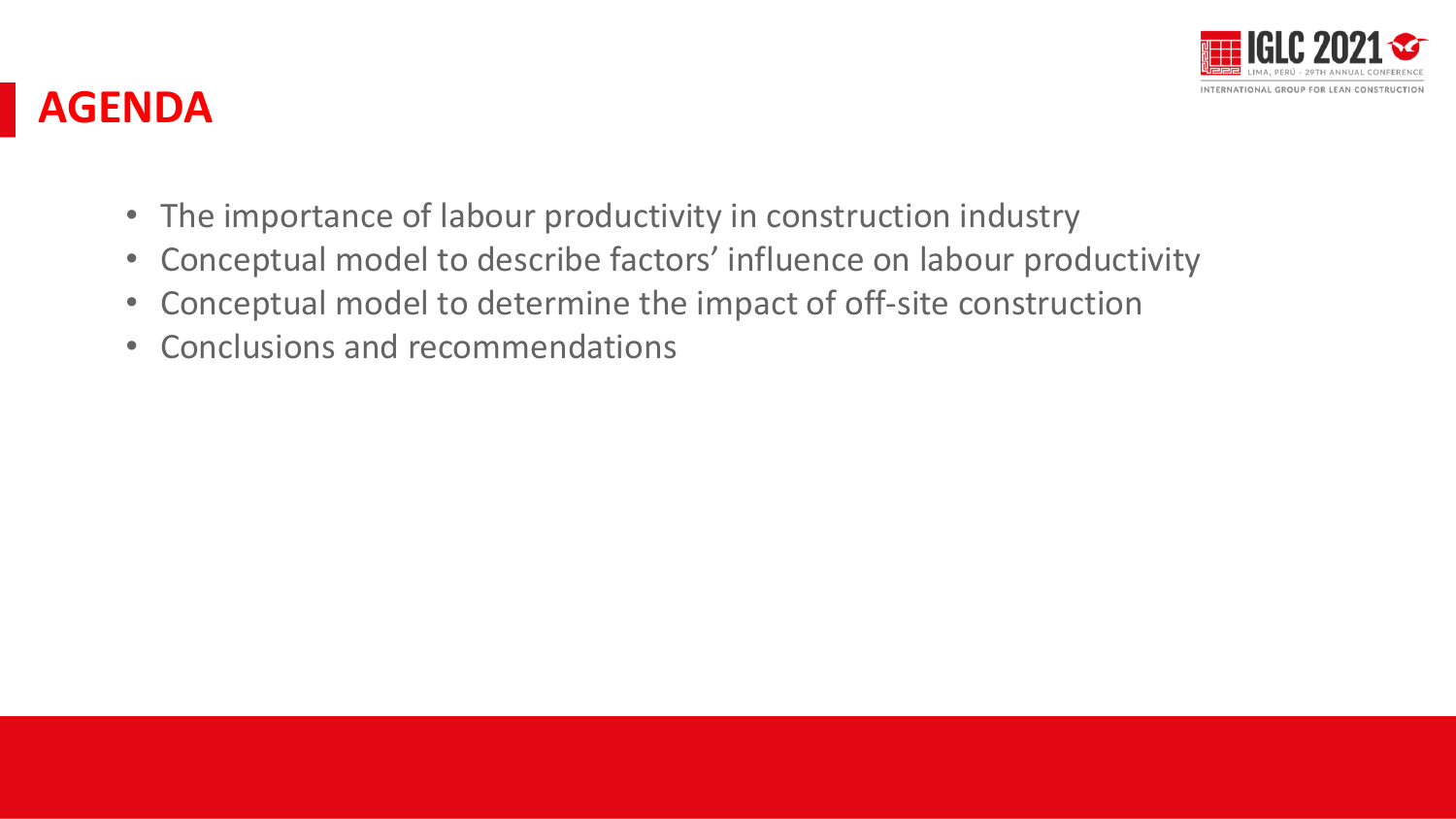### **THE IMPORTANCE OF LABOUR PRODUCTIVITY IN CONSTRUCTION INDUSTRY**

- Labour productivity is an important indicator in construction industry.
- Construction industry is lacking behind other industries in labour productivity.
- But how can companies increase their labour productivity?

Productivity = 
$$
\frac{output}{input}
$$

\nTabour productivity = 
$$
\frac{output}{work \, hour}
$$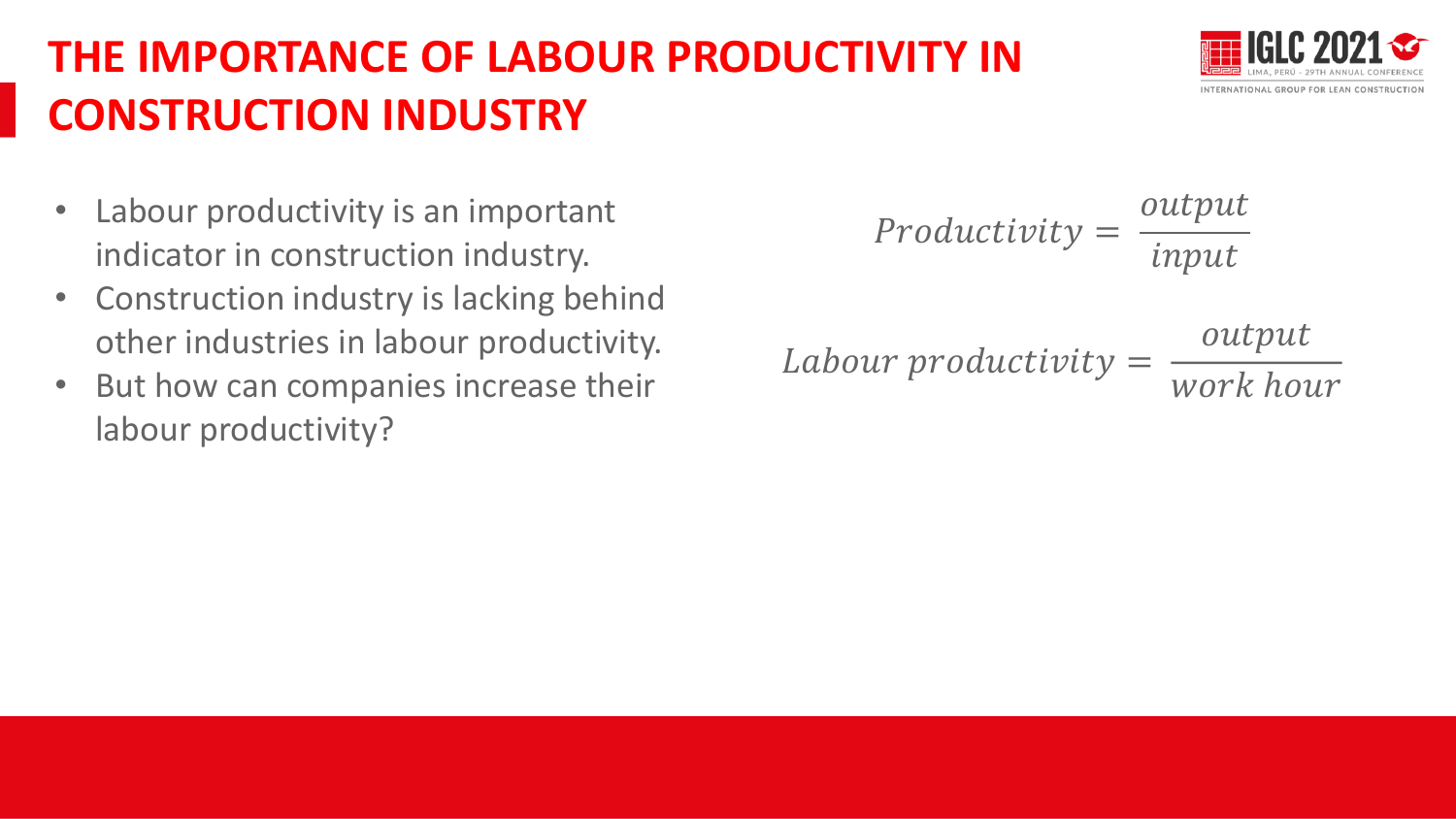

#### **HOW TO INCREASE LABOUR PRODUCTIVITY?**

- 1. Identify factors that influence labour productivity.
- 2. Design intervention for improvement.

Goals of this study:

- 1. Elaborating the model of Drewin
- 2. A conceptual mode to determine the impact of off-site construction on labour productivity.



**Figure 1.** Conceptual model for labour productivity (Drewin 1982)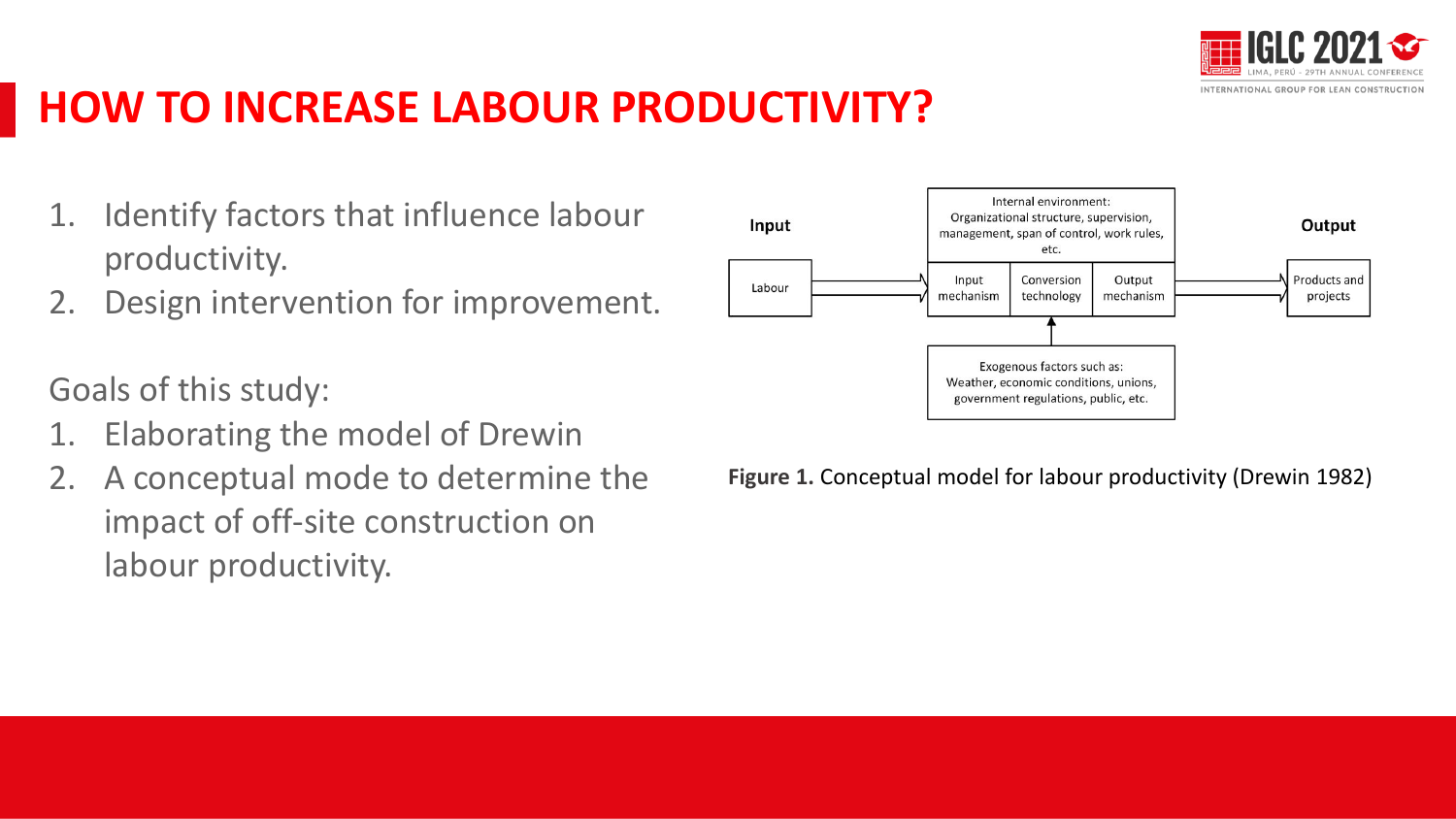#### **CONCEPTUAL MODEL TO DESCRIBE FACTORS' INFLUENCE ON LABOUR PRODUCTIVITY**

- 13 studies that list factors and report cause and effect relations.
- 90 factors affecting construction labour productivity
- More than 100 causal links
- Four primary groups:
	- External factors
	- Management factors
	- Labour factors
	- Material and equipment factors



Figure 2. Materials and equipment



Figure 3. Construction process



Figure 4. Labour

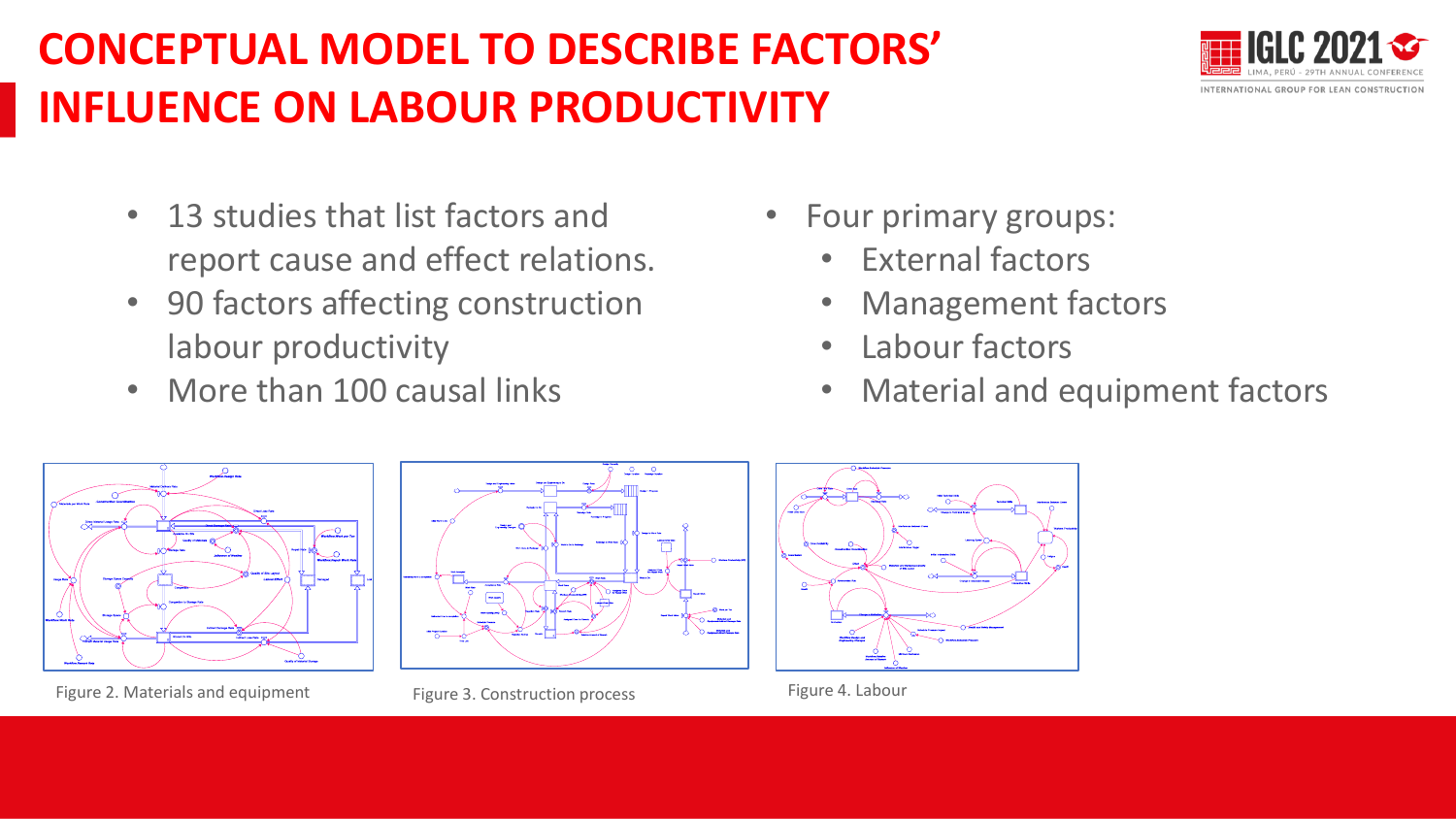#### **CONCEPTUAL MODEL TO DESCRIBE FACTORS' INFLUENCE ON LABOUR PRODUCTIVITY**





**Figure 5.** Conceptual model for factors influencing construction labour productivity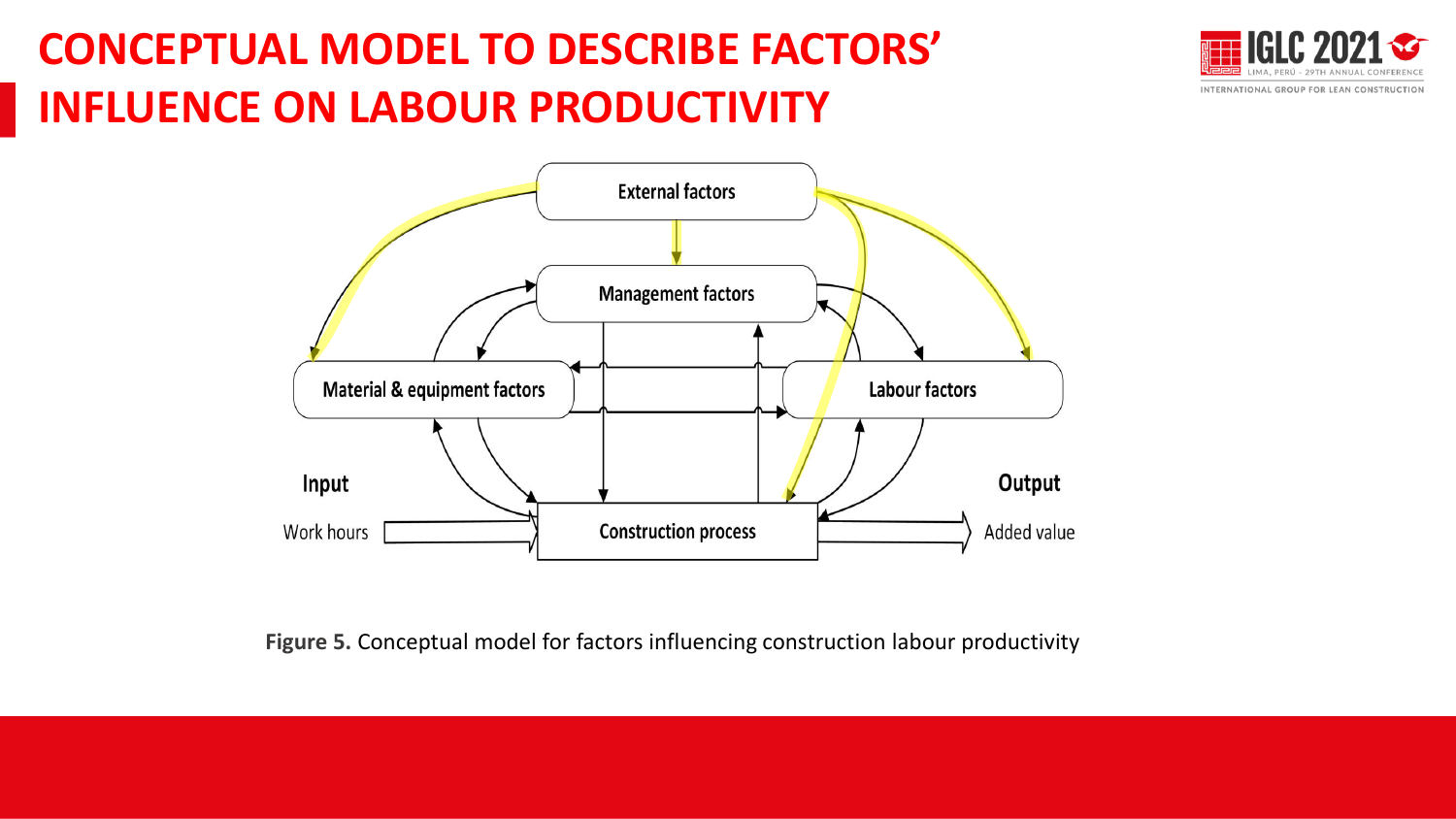#### **CONCEPTUAL MODEL TO DETERMINE THE IMPACT OF OFF-SITE CONSTRUCTION**





**Figure 6.** Conceptual model for determining the impact of off-site construction on labour productivity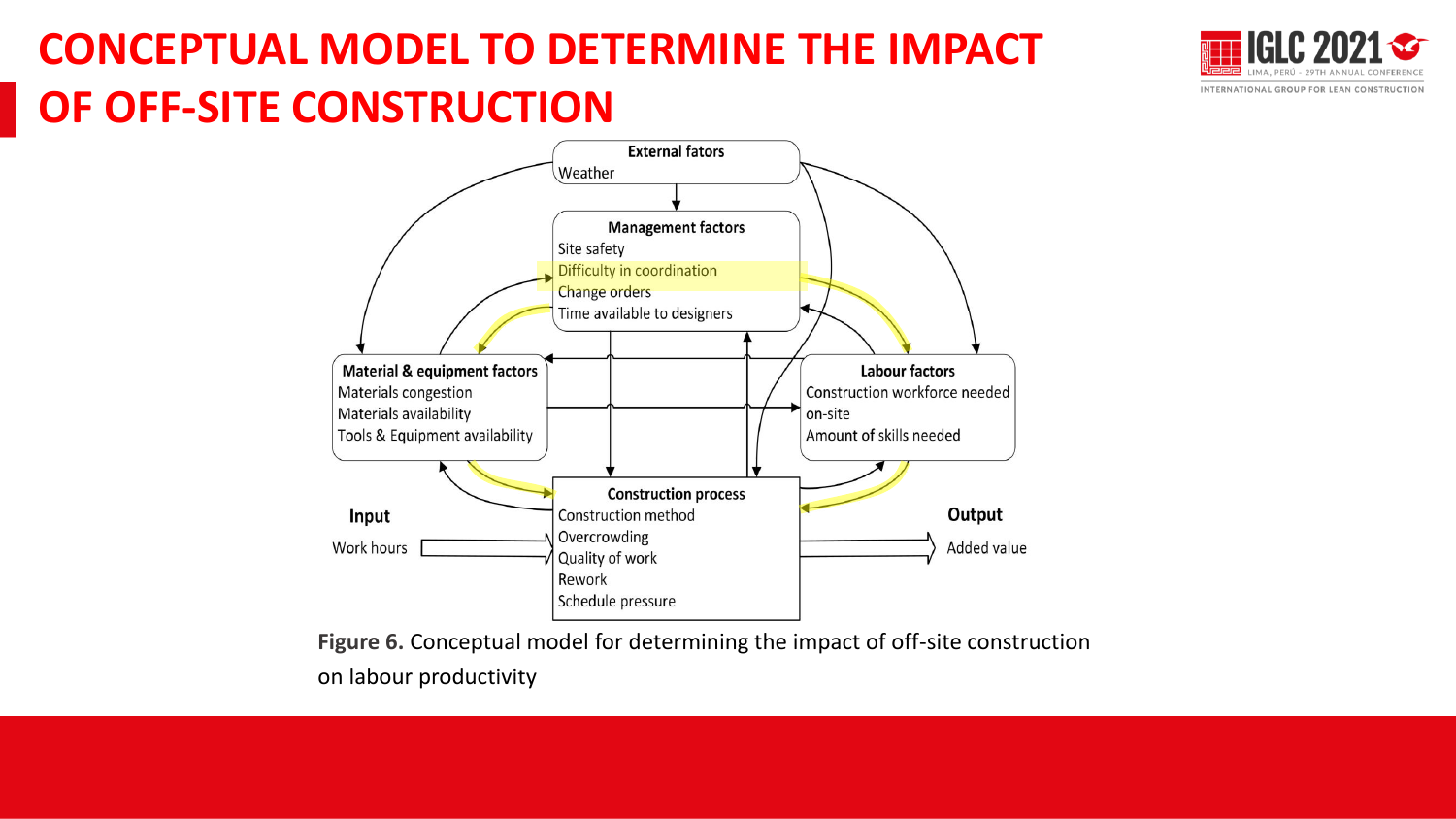

#### **CONCLUSIONS AND RECOMMANDATIONS**

The 15 factors will affect construction process through:

- 1. direct cause effect relations,
- 2. indirect cause effect relations, and



Future experiments has to focus on 15 factors, labour productivity **and**  intermediate factors.



#### **Recommendations**

- 1. Verify the results for specific projects under specific circumstances.
- 2. Create a mathematical model based on conceptual model.
- 3. Test the model with empirical data.